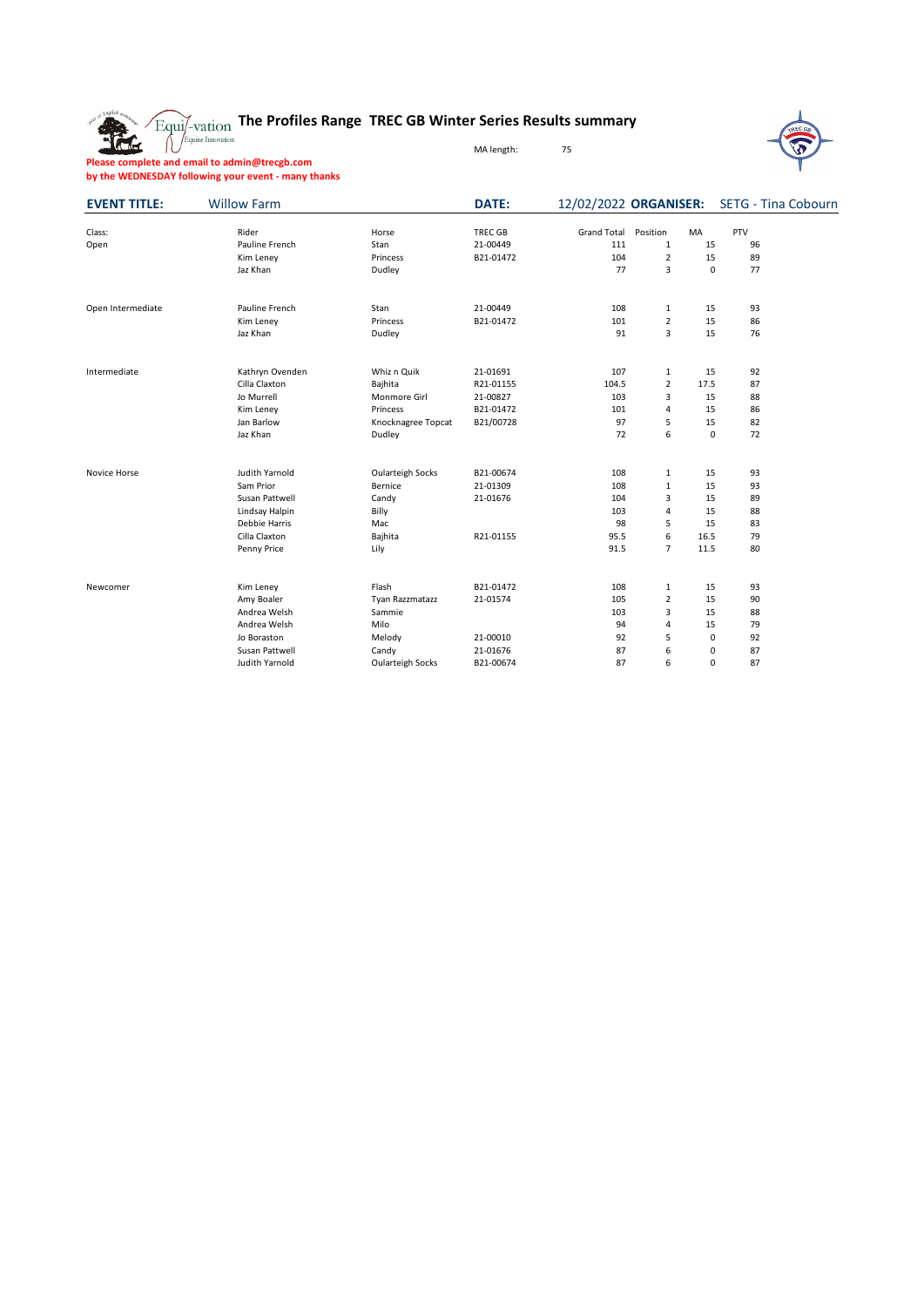| over so knglish iron. | Equi/-vation       | The Profiles Range TREC GB Winter Series Class summary |                 |                    |                       |                |             |          |                 |                            |                 |                            |        |      |                                 | TREC G       |          |
|-----------------------|--------------------|--------------------------------------------------------|-----------------|--------------------|-----------------------|----------------|-------------|----------|-----------------|----------------------------|-----------------|----------------------------|--------|------|---------------------------------|--------------|----------|
| <b>K The</b>          | Equine Innovation  |                                                        |                 |                    |                       |                |             |          |                 |                            |                 |                            |        |      |                                 | VO           |          |
| <b>EVENT TITLE:</b>   | <b>Willow Farm</b> |                                                        | <b>DATE:</b>    |                    | 12/02/2022 ORGANISER: |                |             |          |                 | <b>SETG - Tina Cobourn</b> |                 |                            |        |      |                                 |              |          |
| <b>Class:</b>         | <b>Open</b>        |                                                        |                 |                    |                       |                |             |          |                 |                            |                 |                            |        |      |                                 |              |          |
| <b>RIDER</b>          | <b>TREC GB NO</b>  | <b>Amplified Manufacturer</b>                          | Fallen Branches | Neck Rein<br>Water | Rope Gate             | Bramble Tangle | Horse Stile | Reinback | Ridden I        | Deductions for circling    |                 | <b>PTV</b><br><b>TOTAL</b> | CANTER | WALF | <b>MA</b><br><b>TOTAL TOTAL</b> | <b>GRAND</b> | $\delta$ |
| Pauline French        | 21-00449           | Stan                                                   | 10              | 10                 |                       | 10             |             | 10       | 10 <sub>l</sub> | 10 <sup>1</sup>            | 10 <sup>1</sup> |                            | 15     |      |                                 | 111          |          |
| Kim Leney             | B21-01472          | Princess                                               |                 | 10                 |                       | 10             | 10          |          | 10              | 10                         | 10 <sup>1</sup> | 89                         |        |      | 15                              | 104          |          |
| Jaz Khan              |                    | Dudley                                                 | 10              | 10<br>10           |                       | 10             |             |          |                 | 10                         |                 | 77                         |        |      |                                 | 77           |          |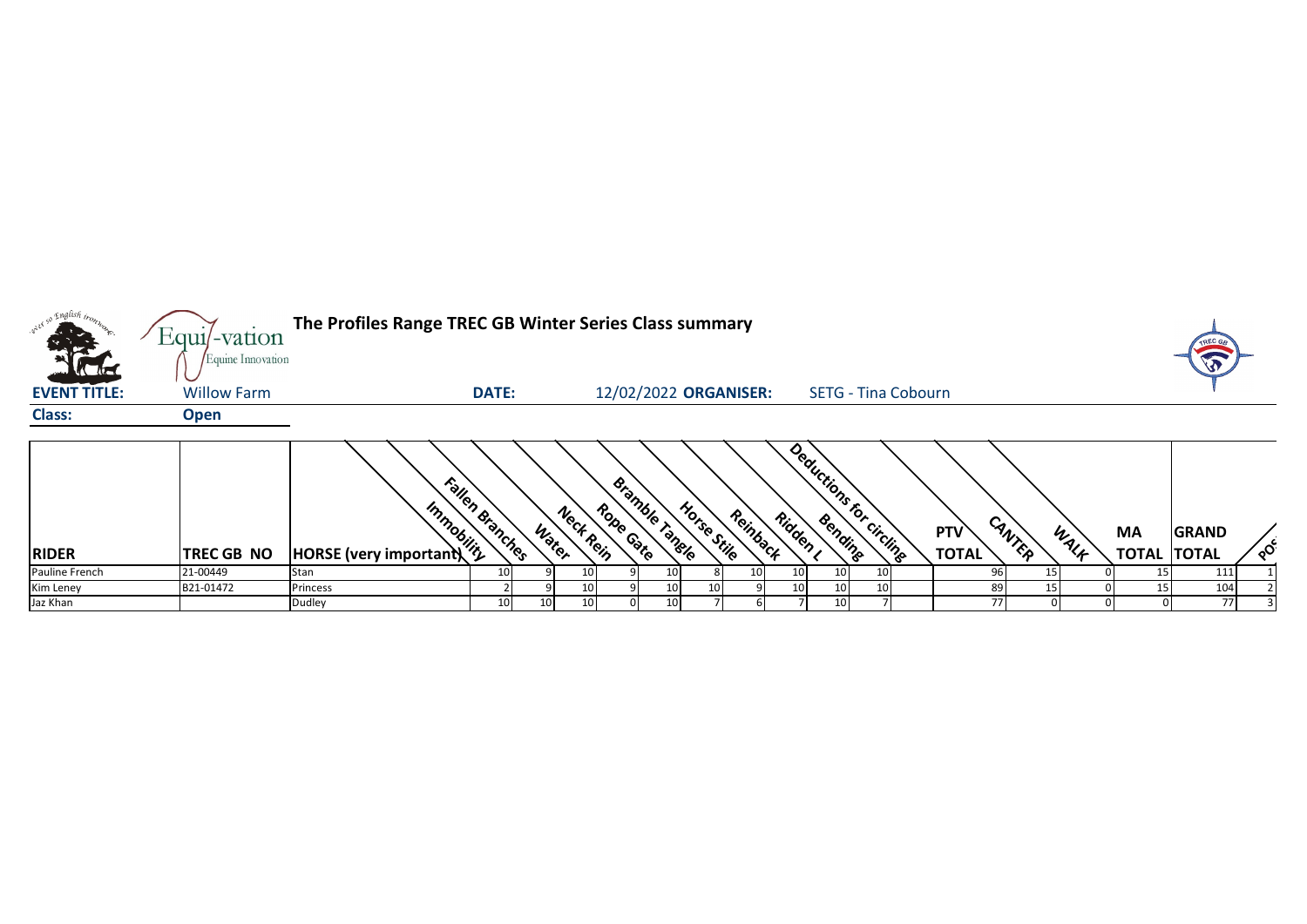|                                    | Equi/-vation<br>Equine Innovation | The Profiles Range TREC GB Winter Series Class summary |                 |                    |                             |                         |          |                            |                     |        |      |    |                                    |
|------------------------------------|-----------------------------------|--------------------------------------------------------|-----------------|--------------------|-----------------------------|-------------------------|----------|----------------------------|---------------------|--------|------|----|------------------------------------|
| <b>KLAZ</b><br><b>EVENT TITLE:</b> | <b>Willow Farm</b>                |                                                        | <b>DATE:</b>    |                    | 12/02/2022 ORGANISER:       |                         |          | <b>SETG - Tina Cobourn</b> |                     |        |      |    |                                    |
| <b>Class:</b>                      | <b>Open Intermediate</b>          |                                                        |                 |                    |                             |                         |          |                            |                     |        |      |    |                                    |
| <b>RIDER</b>                       | <b>TREC GB NO</b>                 | Immobility<br><b>HORSE</b> (very<br>(important)        | Fallen Branches | Neck Rein<br>Water | Bramble Tangle<br>Rope Gate | Horse Stile<br>Reinback | Ridden , | Deductions for circling    | PTV<br><b>TOTAL</b> | CANTER | WALK | MA | <b>GRAND</b><br><b>TOTAL TOTAL</b> |
| Pauline French                     | 21-00449                          | Stan                                                   |                 | 10                 | 10 <sub>1</sub>             |                         |          | 10<br>10                   |                     | 93     | 15   |    | 108                                |
| Kim Leney                          | B21-01472                         | Princess                                               |                 | 10                 | 10 <sub>1</sub>             | 10                      |          |                            |                     | 86     |      |    | 101                                |
| Jaz Khan                           |                                   | Dudley                                                 | 10<br>10        | 10                 | 10                          |                         |          |                            |                     |        | 15   |    | 91                                 |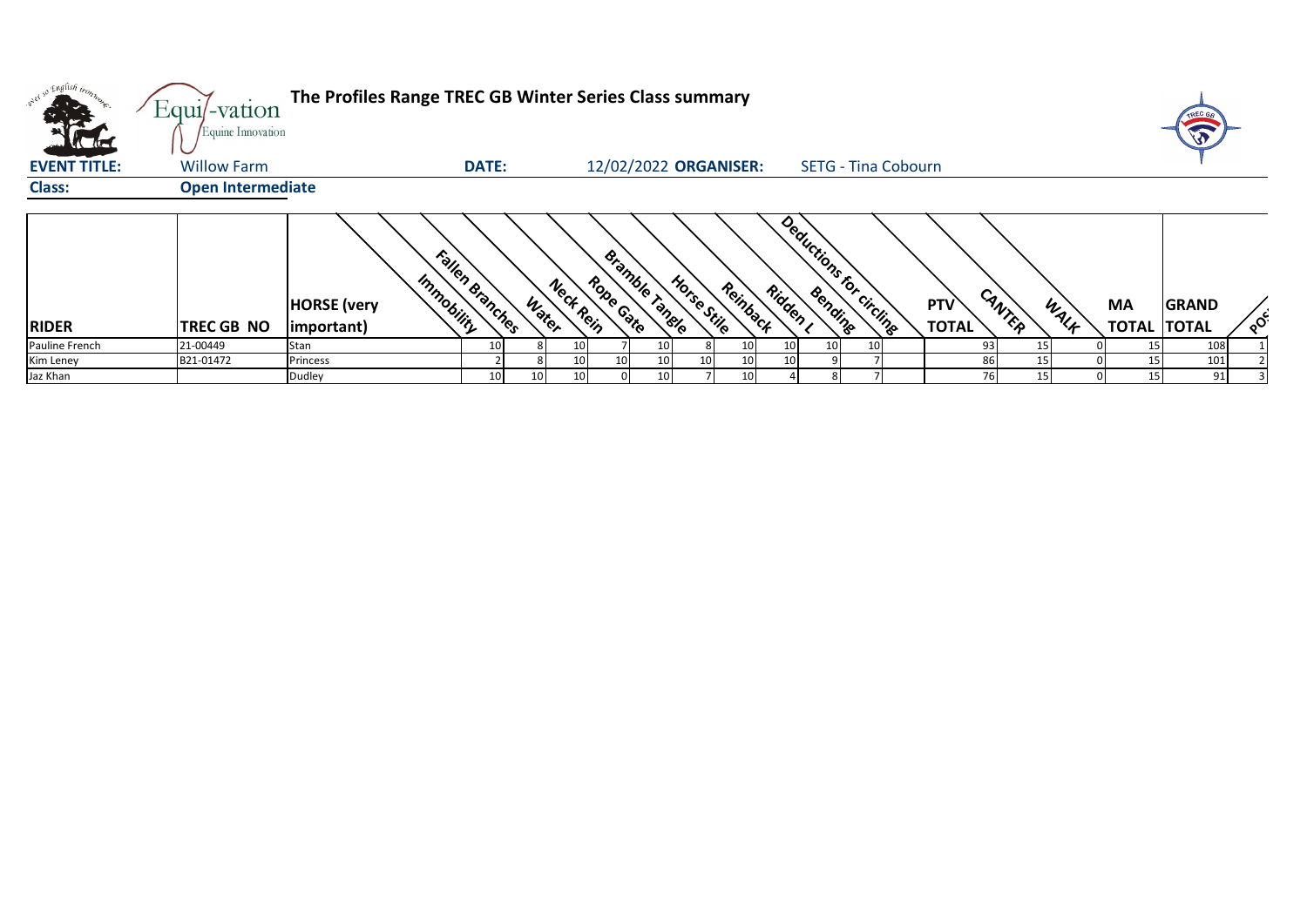| w <sup>ed 50</sup> English bronze | Equi/-vation<br>Equine Innovation | The Profiles Range TREC GB Winter Series Class summary |                 |                 |           |                 |                       |             |          |                 |    |                            |                     |        |      |                                 |              |          |
|-----------------------------------|-----------------------------------|--------------------------------------------------------|-----------------|-----------------|-----------|-----------------|-----------------------|-------------|----------|-----------------|----|----------------------------|---------------------|--------|------|---------------------------------|--------------|----------|
| <b>EVENT TITLE:</b>               | <b>Willow Farm</b>                |                                                        | <b>DATE:</b>    |                 |           |                 | 12/02/2022 ORGANISER: |             |          |                 |    | <b>SETG - Tina Cobourn</b> |                     |        |      |                                 |              |          |
| <b>Class:</b>                     | <b>Intermediate</b>               |                                                        |                 |                 |           |                 |                       |             |          |                 |    |                            |                     |        |      |                                 |              |          |
| <b>RIDER</b>                      | <b>ITREC GB NO</b>                | Immobility<br><b>HORSE</b> (very<br>important)         | Fallen Branches | Water           | Neck Rein | Rope Cate       | Bramble Tangle        | Horse Stile | Reinback | Ridden I        |    | Deductions for circlings   | PTV<br><b>TOTAL</b> | CANTER | WALF | <b>MA</b><br><b>TOTAL TOTAL</b> | <b>GRAND</b> | $\delta$ |
| Kathryn Ovenden                   | 21-01691                          | Whiz n Quik                                            | 10              |                 | 10        | 10              | 10 <sup>1</sup>       |             | 10       | 10 <sup>1</sup> |    |                            | 92                  | 15     |      | 15                              | 107          |          |
| Cilla Claxton                     | R21-01155                         | Bajhita                                                | 10              |                 | 10        |                 | 10 <sup>°</sup>       |             | 10       | 10 <sup>1</sup> |    |                            | 87                  | 15     | 2.5  | 17.5                            | 104.5        |          |
| Jo Murrell                        | 21-00827                          | Monmore Girl                                           | 10              |                 | 10        | 10 <sup>1</sup> | 10                    |             |          | 10 <sup>1</sup> | 10 |                            | 88                  | 15     |      | 15                              | 103          |          |
| Kim Leney                         | B21-01472                         | Princess                                               | 10              |                 | 10        |                 | 10 <sup>1</sup>       |             | 10       | 10              |    |                            | 86                  | 15     |      | 15                              | 101          |          |
| Jan Barlow                        | B21/00728                         | Knocknagree Topcat                                     |                 |                 | 10        | 10              | 10 <sup>°</sup>       |             | 10       | 10              |    |                            | 82                  | 15     |      | 15                              | 97           |          |
| Jaz Khan                          |                                   | Dudley                                                 | 10              | 10 <sup>1</sup> | 10        |                 | q                     | 10          |          |                 |    |                            | 72                  |        |      |                                 | 72           |          |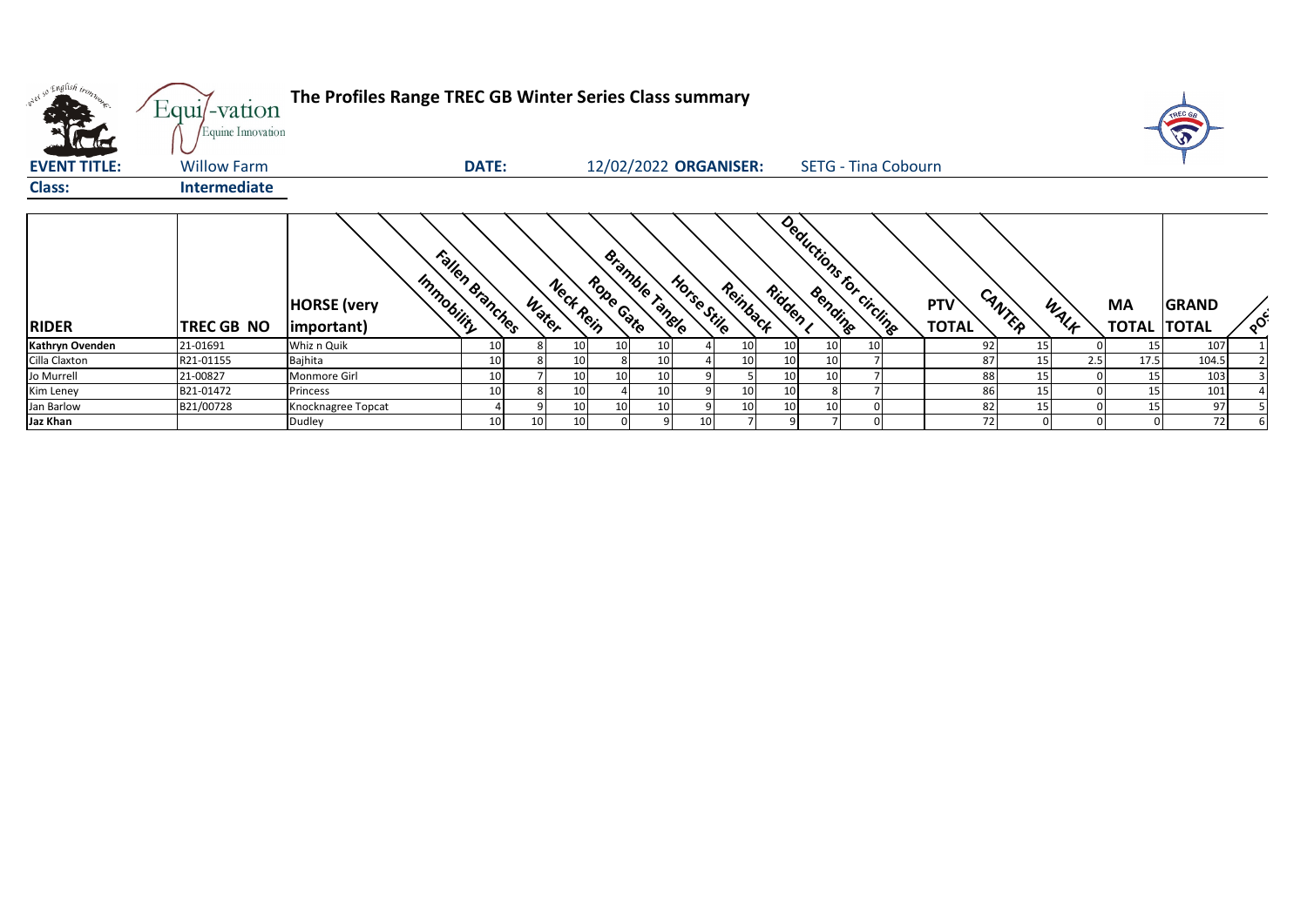| w <sup>ed so English trong</sup><br><b>K</b> de | Equi/-vation<br>Equine Innovation | The Profiles Range TREC GB Winter Series Class summary |                 |       |           |                 |                       |                       |          |                 |    |                            |                            |        |      |                                 | TREC GA      |          |
|-------------------------------------------------|-----------------------------------|--------------------------------------------------------|-----------------|-------|-----------|-----------------|-----------------------|-----------------------|----------|-----------------|----|----------------------------|----------------------------|--------|------|---------------------------------|--------------|----------|
| <b>EVENT TITLE:</b>                             | <b>Willow Farm</b>                |                                                        | <b>DATE:</b>    |       |           |                 |                       | 12/02/2022 ORGANISER: |          |                 |    | <b>SETG - Tina Cobourn</b> |                            |        |      |                                 |              |          |
| <b>Class:</b>                                   | <b>Novice Horse</b>               |                                                        |                 |       |           |                 |                       |                       |          |                 |    |                            |                            |        |      |                                 |              |          |
| <b>RIDER</b>                                    | TREC GB NO                        | <b>Amplified Manufacturer</b>                          | Fallen Branches | Water | Neck Rein | Rope Gate       | <b>Bramble Tangle</b> | Horse Stile           | Reinback | Ridden ,        |    | Deductions for circlings   | <b>PTV</b><br><b>TOTAL</b> | CANTER | WALF | <b>MA</b><br><b>TOTAL TOTAL</b> | <b>GRAND</b> | $\delta$ |
| Judith Yarnold                                  | B21-00674                         | <b>Oularteigh Socks</b>                                | 10              |       | 10        | 10              |                       |                       | 10       |                 | 10 |                            | 93                         | 15     |      | 15                              | 108          |          |
| <b>Sam Prior</b>                                | 21-01309                          | <b>Bernice</b>                                         | 10              |       | 10        | 10 <sup>1</sup> |                       |                       | 10       | 10              | 10 |                            | 93                         | 15     |      | 15                              | 108          |          |
| Susan Pattwell                                  | 21-01676                          | Candy                                                  | 10              | 10    | 10        |                 |                       |                       | 10       |                 |    |                            | 89                         | 15     |      | 15                              | 104          |          |
| <b>Lindsay Halpin</b>                           |                                   | Billy                                                  | 10              |       | 10        |                 |                       |                       | 10       |                 | 10 | 10                         | 88                         | 15     |      | 15                              | 103          |          |
| <b>Debbie Harris</b>                            |                                   | Mac                                                    |                 |       | 10        | 10              | 10                    |                       | 10       |                 | 10 |                            | 83                         | 15     |      | 15                              | 98           |          |
| <b>Cilla Claxton</b>                            | R21-01155                         | Bajhita                                                |                 |       | 10        |                 |                       |                       |          | 10 <sup>1</sup> | 10 | 10                         | 79                         | 15     | 1.5  | 16.5                            | 95.5         |          |
| Penny Price                                     |                                   | Lily                                                   | 10              | 10    | 10        |                 |                       |                       | 10       |                 |    |                            | 80                         | 11.5   |      | 11.5                            | 91.5         |          |
| Jenny Smith                                     |                                   | Rathlacken Aisling                                     | 0               |       |           |                 |                       |                       |          |                 |    |                            |                            |        |      |                                 |              |          |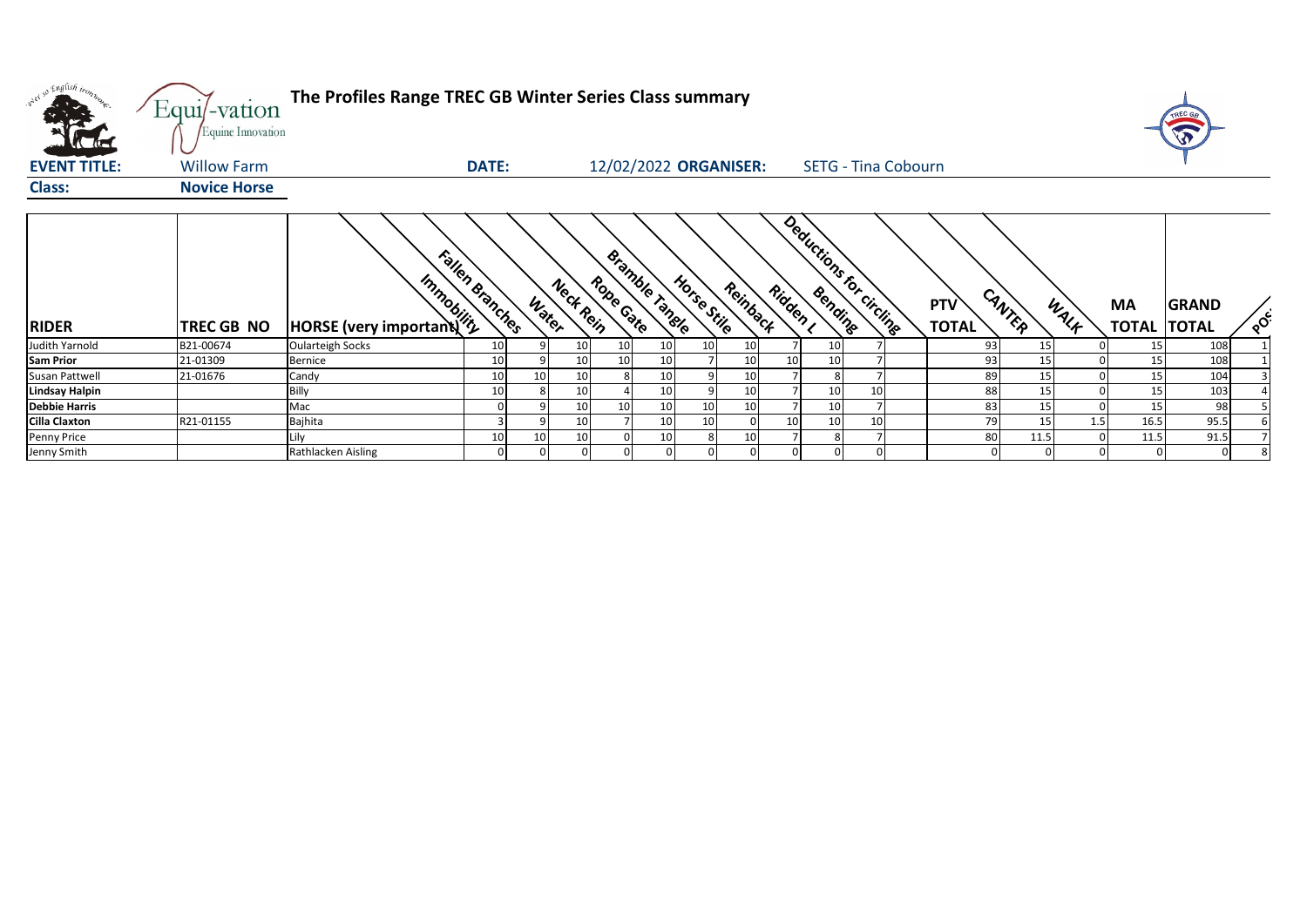| what so English trong | Equi/-vation<br>Equine Innovation | The Profiles Range TREC GB Winter Series Class summary |                       |                       |                                    |                         |          |                            |                                      |      |                    | T                            |          |
|-----------------------|-----------------------------------|--------------------------------------------------------|-----------------------|-----------------------|------------------------------------|-------------------------|----------|----------------------------|--------------------------------------|------|--------------------|------------------------------|----------|
| <b>EVENT TITLE:</b>   | <b>Willow Farm</b>                |                                                        | DATE:                 |                       |                                    | 12/02/2022 ORGANISER:   |          | <b>SETG - Tina Cobourn</b> |                                      |      |                    |                              |          |
| <b>Class:</b>         | <b>Newcomer</b>                   |                                                        |                       |                       |                                    |                         |          |                            |                                      |      |                    |                              |          |
| <b>RIDER</b>          | TREC GB NO                        | Immobility<br>HORSE (very important)                   | Fallen Branches       | Nect Rein<br>Water    | Bramble Tangle<br>Rope Gate        | Horse Stile<br>Reinback | Ridden I | Deductions for Circling    | CANTER<br><b>PTV</b><br><b>TOTAL</b> | WALK | MA<br><b>TOTAL</b> | <b>GRAND</b><br><b>TOTAL</b> | $\delta$ |
| Kim Leney             | B21-01472                         | Flash                                                  | 10<br>10 <sup>1</sup> | 10                    | 10 <sub>1</sub><br>10 <sup>1</sup> | 10                      |          | 10<br>10 <sup>1</sup>      | 93                                   | 15   | 15 <sub>l</sub>    | 108                          |          |
| Amy Boaler            | 21-01574                          | Tyan Razzmatazz                                        | 10                    | 10 <sup>1</sup><br>10 | 10 <sub>1</sub>                    |                         |          | 10                         | 90                                   | 15   | 15                 | 105                          |          |
| Andrea Welsh          |                                   | Sammie                                                 | 10                    | 10                    | 10 <sup>1</sup>                    | 10 <sub>1</sub>         |          |                            | 88                                   | 15   | 15                 | 103                          |          |
| Andrea Welsh          |                                   | Milo                                                   |                       | 10                    | 10 <sup>°</sup><br>10 <sup>1</sup> | 10 <sup>1</sup>         |          | 10                         | 79                                   | 15   | 15                 | 94                           |          |
| Jo Boraston           | 21-00010                          | Melody                                                 | 10                    | 10                    | 10<br>10 <sup>1</sup>              | 10                      |          | 10                         | 92                                   |      |                    | 92                           |          |
| Susan Pattwell        | 21-01676                          | Candy                                                  | 10                    | 10                    | 10 <sup>1</sup>                    | 10                      |          |                            | 87                                   |      |                    | 87                           |          |
| Judith Yarnold        | B21-00674                         | <b>Oularteigh Socks</b>                                | 10 <sup>1</sup>       | 10                    | 10 <sup>1</sup>                    | 10                      |          | 10 <sup>1</sup>            | 87                                   |      |                    | 87                           |          |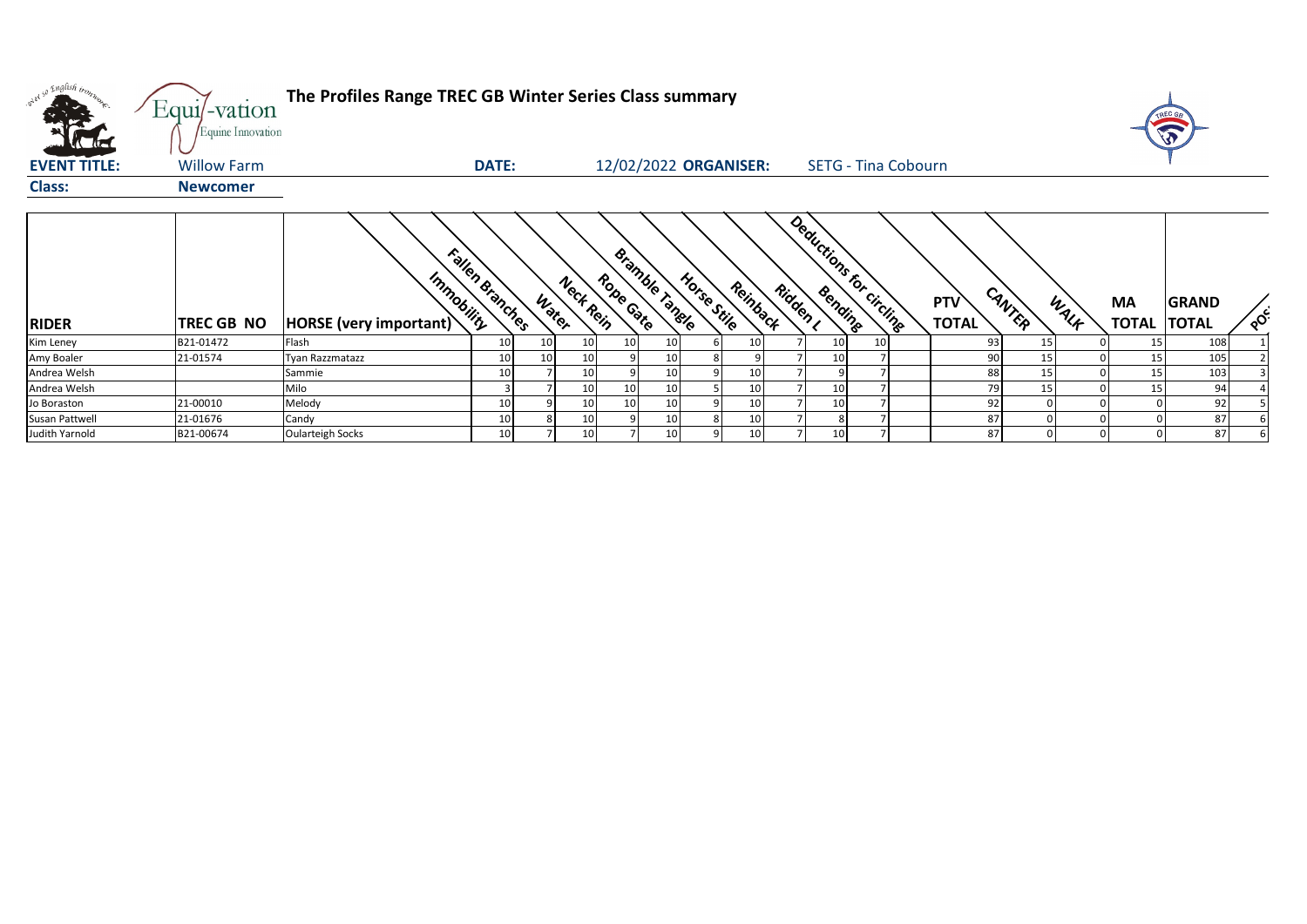| TREC GB<br>$\widehat{\widehat{\mathbf{v}}}$ |                    | <b>TREC GB Winter Series Class summary</b>  |                 |    |                 |                             |    |                                              |    |                            |                 |                     |        |      |           |                                    |               |
|---------------------------------------------|--------------------|---------------------------------------------|-----------------|----|-----------------|-----------------------------|----|----------------------------------------------|----|----------------------------|-----------------|---------------------|--------|------|-----------|------------------------------------|---------------|
| <b>EVENT TITLE:</b>                         | <b>Willow Farm</b> |                                             | <b>DATE:</b>    |    |                 | 12/02/2022 ORGANISER:       |    |                                              |    | <b>SETG - Tina Cobourn</b> |                 |                     |        |      |           |                                    |               |
| <b>Class:</b>                               | X1                 |                                             |                 |    |                 |                             |    |                                              |    |                            |                 |                     |        |      |           |                                    |               |
|                                             |                    |                                             |                 |    |                 |                             |    |                                              |    |                            |                 |                     |        |      |           |                                    |               |
| <b>RIDER</b>                                | <b>TREC GB NO</b>  | Immobility<br><b>HORSE</b> (very important) | Fallen Branches |    | Figure of eight | Bramble Tangle<br>Rope Gate |    | Estraped corridor<br>Horse Stile<br>Reinback |    | Deductions for circline    |                 | PTV<br><b>TOTAL</b> | CANTER | WALK | <b>MA</b> | <b>GRAND</b><br><b>TOTAL TOTAL</b> | $\circ^\circ$ |
| Simon Rake                                  |                    | Max                                         | 10 <sup>1</sup> |    | 10              |                             |    | 10 <sup>1</sup>                              | 10 |                            | 10 <sup>1</sup> | 91                  |        |      |           | 91                                 |               |
| Linda Hulf                                  |                    | Honey                                       | 10 <sup>1</sup> |    | 10              |                             |    | 10                                           | 10 |                            | 10              | 87                  |        |      |           | 87                                 |               |
| Lynette Marsh                               | 21-01469           | Caherlistrane Duke                          | 10 <sup>1</sup> |    |                 |                             | 10 |                                              |    |                            | 10              | 85                  |        |      |           | 85                                 |               |
| Kay Ford                                    | 21-00953           | Petey                                       | 10 <sup>1</sup> |    | 10              |                             |    | 10                                           |    |                            |                 | 82                  |        |      |           | 82                                 |               |
| Jackie Angus-Barton                         |                    | Hugo                                        |                 |    |                 |                             | 10 |                                              | 10 |                            | 10              | 82                  |        |      |           | 82                                 |               |
| Chris Murrell                               |                    | Betty                                       |                 | 10 |                 | 10                          |    |                                              | 10 |                            | 10 <sup>1</sup> | 80                  |        |      |           | 80                                 |               |

**Andy Bithell** Heute 10 7 9 10 10 9 5 1 7 7 75 0 0 0 75 7 **Grace Barton** William 10 10 7 9 5 10 0 10 4 7 72 0 0 0 72 8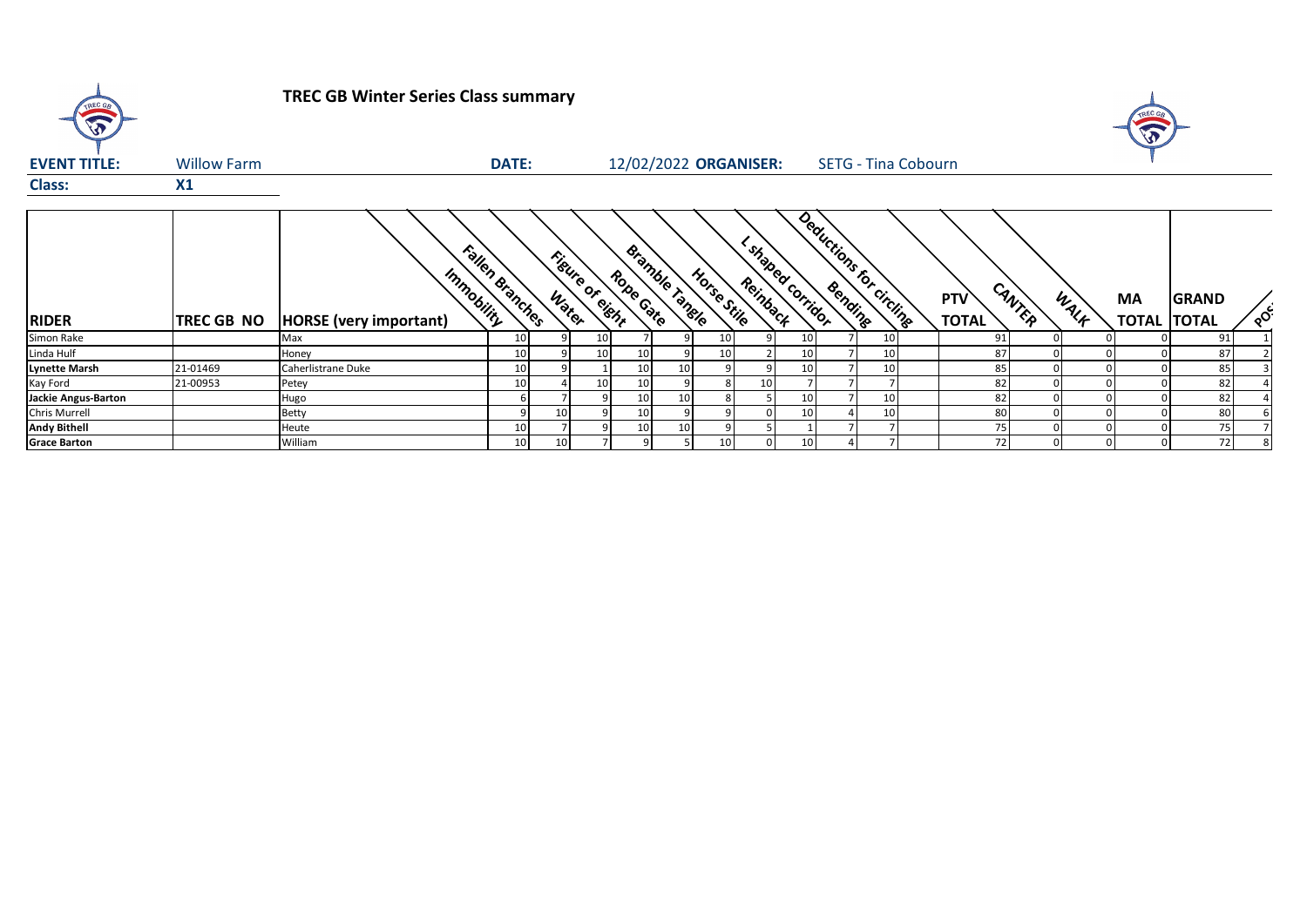

## **TREC GB Winter Series Class summary**



| <b>EVENT TITLE:</b> | <b>Willow Farm</b> |                        | <b>DATE:</b>                                                  | 12/02/2022 ORGANISER:                                                         | <b>SETG - Tina Cobourn</b>                                    |                                             |                                          |
|---------------------|--------------------|------------------------|---------------------------------------------------------------|-------------------------------------------------------------------------------|---------------------------------------------------------------|---------------------------------------------|------------------------------------------|
| <b>Class:</b>       | <b>X2</b>          |                        |                                                               |                                                                               |                                                               |                                             |                                          |
| <b>RIDER</b>        | <b>TREC GB NO</b>  | HORSE (very important) | Fallen Branches<br>Immobility<br>$\boldsymbol{\eta}$<br>Water | Bramble<br>Horse Stile<br>Rope Gate<br>Reinback<br><b>Veck Rein</b><br>iangle | Deductions for civing<br>Ridden<br><b>PTV</b><br><b>TOTAL</b> | CANTER<br><b>MA</b><br>WALF<br><b>TOTAL</b> | <b>GRAND</b><br>$\infty$<br><b>TOTAL</b> |
| Kim Lenev           | B21-01472          | lFlash                 | 10 I                                                          | 10 I<br>10 I<br>10                                                            | 10 I                                                          |                                             | 91 <sub>1</sub>                          |

| <b>RIDER</b>           | ITREC GB NO | <b>HORSE</b> (very important) | $\boldsymbol{\varphi}$ | .∾<br>$\mathcal{P}$ |    | $\gamma$ | ົດ   | ⊸∕∾ | ั∕∾             | $\alpha$ | ′⊱ | ୍ଡ⁄ | <b>TOTAL</b> | ∶יפ | ́ᠰ | <b>TOTAL ITOTAL</b> |                 | ∾               |
|------------------------|-------------|-------------------------------|------------------------|---------------------|----|----------|------|-----|-----------------|----------|----|-----|--------------|-----|----|---------------------|-----------------|-----------------|
| <b>Kim Leney</b>       | B21-01472   | Flash                         | 10                     |                     | 10 | 101      |      |     | 10 <sup>1</sup> | 10       |    |     |              |     |    |                     | 91 <sub>1</sub> |                 |
| <b>Lynette Marsh</b>   | 21-01469    | Caherlistrane Duke            | 10                     |                     | 10 |          | 10 I |     | 10 <sup>1</sup> | 10       |    |     | 80           |     |    |                     | 80              |                 |
| <b>Andrea Welsh</b>    |             | Sammie                        | 10                     |                     | 10 |          | 10   |     | 10 <sup>1</sup> |          |    |     |              |     |    |                     | 77              |                 |
| <b>Sam Prior</b>       | 21-01309    | Bernice                       | 10                     |                     |    |          |      |     |                 |          |    |     |              |     |    |                     |                 |                 |
| Andrea Welsh           |             | Milo                          | 10                     |                     |    |          | 10   |     | 10 I            |          |    |     |              |     |    |                     |                 |                 |
| Jo Boraston            | 21-00010    | Melody                        |                        |                     | 10 |          |      |     |                 |          |    |     | 69           |     |    |                     | 69              |                 |
| Linda Hulf             |             | Honey                         | 10                     |                     | 10 |          |      |     | 10.             |          |    |     | 68           |     |    |                     | 68              |                 |
| <b>Sharon Vanstone</b> |             | Bambi                         | 10                     |                     |    |          |      |     | 10 <sup>1</sup> |          |    |     | 68           |     |    |                     | 68              |                 |
| Simon Rake             |             | Max                           | 10                     |                     | 10 |          |      |     |                 |          |    |     | 62           |     |    |                     | 62              |                 |
| <b>Grace Barton</b>    |             | William                       | 10                     |                     |    |          |      |     |                 |          |    |     | 61           |     |    |                     | 61              | 10 <sup>1</sup> |
| <b>Tina Grafton</b>    |             | Rupert                        |                        |                     |    |          |      |     |                 |          |    |     | 60           |     |    |                     | 60              |                 |
| <b>Andy Bithell</b>    |             | Heute                         | 10                     |                     | 10 |          |      |     |                 |          |    |     | 54           |     |    |                     |                 |                 |
| Kay Ford               | 21-00953    | Petey                         | 10                     |                     |    |          |      |     |                 |          |    |     | 50           |     |    |                     | 50              |                 |
| Jackie Angus-Barton    |             | Hugo                          |                        |                     | 10 | ΩI       |      |     |                 |          |    |     | 50           |     |    |                     | 50              | 13 <sup>1</sup> |